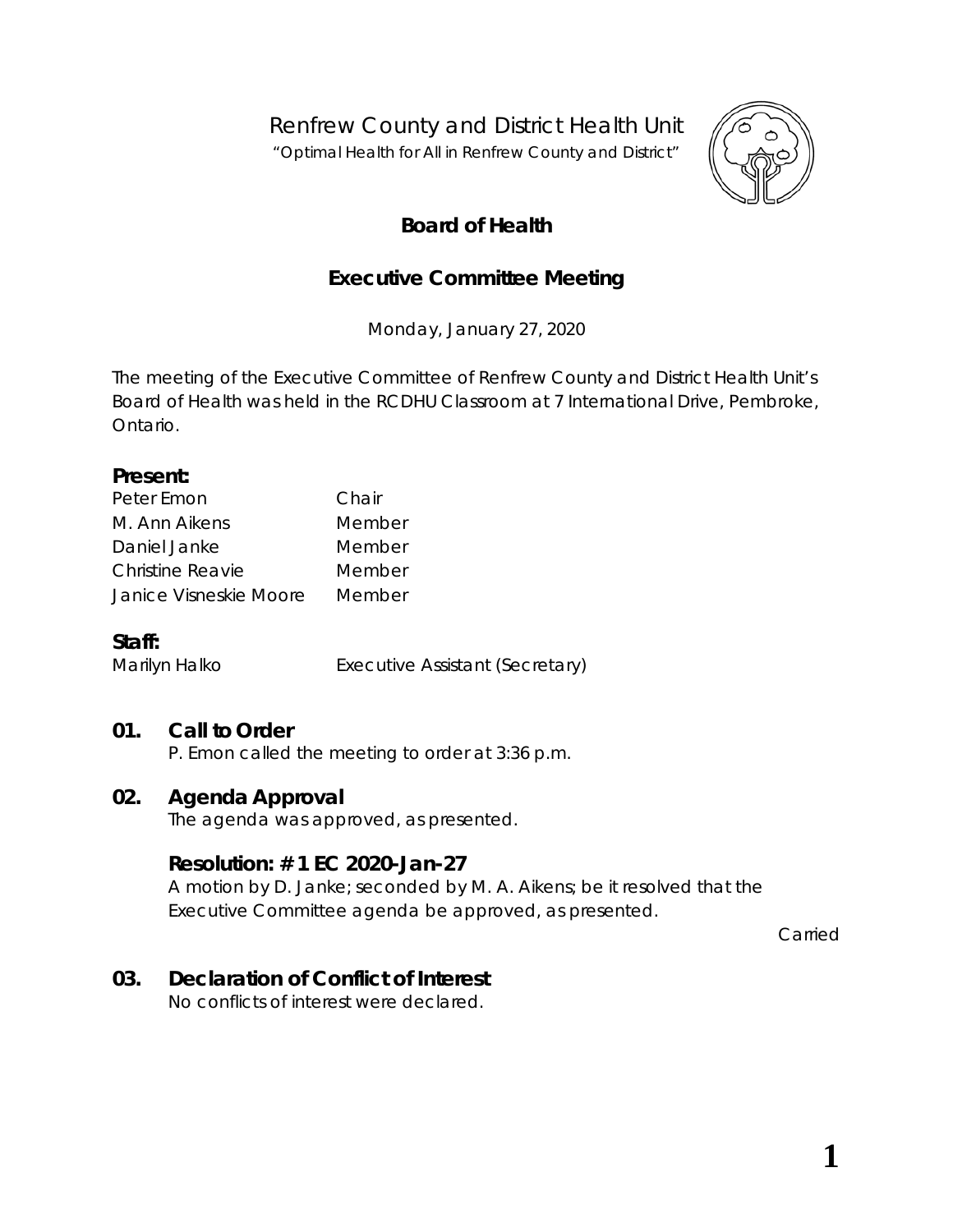## **04. Minutes of Previous Meetings (Approval)**

a. Approval of the minutes from the Executive Committee meeting held on Friday, September 20, 2019.

## **Resolution: # 2 EC 2020-Jan-27**

A motion by J. Visneskie Moore; seconded by D. Janke; be it resolved that the meeting minutes for the Executive Committee meeting held on Friday, September 20, 2019, be approved as presented.

Carried

### **05. Business Arising**

a. Public Health Modernization Consultation

A consultation session on Public Health and Emergency Health Services Modernization, led by Jim Pine, will be held on Tuesday, February 04, 2020, in Ottawa. The day will be structured with a portion of the day dedicated to public health and a portion for emergency health services.

Public health, emergency health and municipal stakeholders from the areas of Ottawa, Renfrew County and District and Eastern Ontario were invited to participate in this session.

The Public Health Modernization Consultation will be held at Algonquin College, 1385 Woodroffe Avenue, Building C, Room 100, in Ottawa, from 9:30 a.m. to 12:30 p.m.

Public health consultations are scheduled for completion by the end of February 2020.

The following points of reference were used for jumping off points for many discussions, regarding how public health will be delivered in the future to our community, as per the Province of Ontario's decision to change the service model:

- i. *[Discussion Paper—Public Health Modernization—November 2019](http://health.gov.on.ca/en/pro/programs/phehs_consultations/docs/dp_public_health_modernization.pdf)*
- ii. alPHa Update
- iii. ROMA Update
	- [Challenges in Rural Health Care: Public Health and](https://cdn.ymaws.com/www.alphaweb.org/resource/collection/9221E880-473D-46C9-A428-F4F1A67305F8/PMT_Presentation_ROMA_200120.pdf)  Emergency Services [Modernization—Rural Ontario Municipal](https://cdn.ymaws.com/www.alphaweb.org/resource/collection/9221E880-473D-46C9-A428-F4F1A67305F8/PMT_Presentation_ROMA_200120.pdf)  [Association Conference—2020-Jan-20](https://cdn.ymaws.com/www.alphaweb.org/resource/collection/9221E880-473D-46C9-A428-F4F1A67305F8/PMT_Presentation_ROMA_200120.pdf)
- iv. EOWC position
- v. EOMC position
- vi. County of Renfrew Position
	- [A Rural Model to End Hallway Health](http://portal.rcdhu.com/board/wp-content/uploads/2020/01/A-Rural-Model-to-End-Hallway-Health.pdf)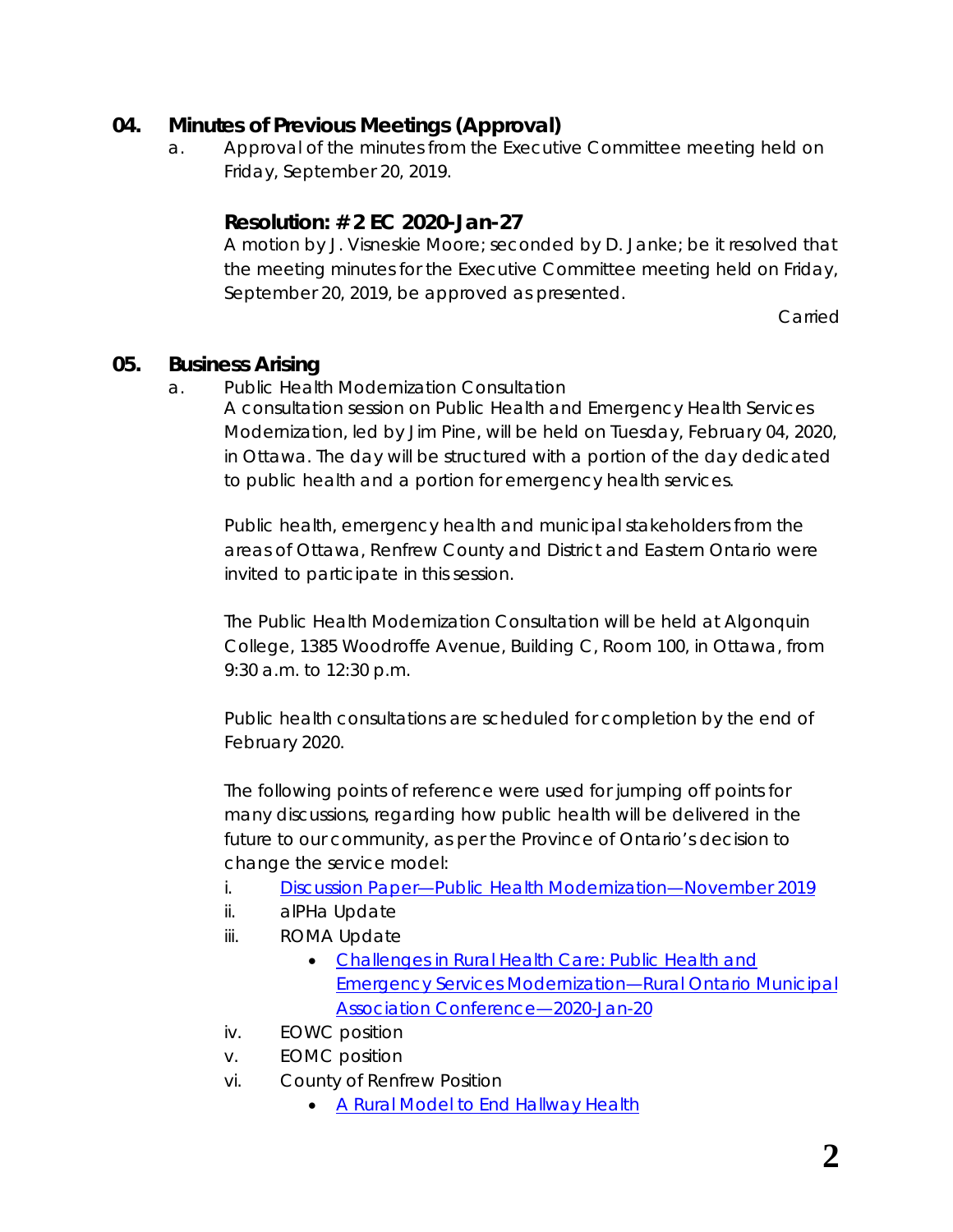- [Investing in Municipal Health Care to End Hallway Health](http://portal.rcdhu.com/board/wp-content/uploads/2020/01/Investing-in-Municipal-Health-Care-to-End-Hallway-Health-Care.pdf)  **[Care](http://portal.rcdhu.com/board/wp-content/uploads/2020/01/Investing-in-Municipal-Health-Care-to-End-Hallway-Health-Care.pdf)**
- vii. Ottawa Public Health Position
- viii. [RCDHU's Responses to Discussion Points and Questions from the](http://portal.rcdhu.com/board/wp-content/uploads/2020/01/RCDHU-Responses-to-Discussion-Points-and-Questions-from-the-Public-Health-and-Emergency-Health-Services-Modernization-Presentations-2020-Jan-23.pdf)  [Public Health and Emergency Health Services Modernization](http://portal.rcdhu.com/board/wp-content/uploads/2020/01/RCDHU-Responses-to-Discussion-Points-and-Questions-from-the-Public-Health-and-Emergency-Health-Services-Modernization-Presentations-2020-Jan-23.pdf)  [Presentations, in Preparation for the February 04, 2020 Meeting, In](http://portal.rcdhu.com/board/wp-content/uploads/2020/01/RCDHU-Responses-to-Discussion-Points-and-Questions-from-the-Public-Health-and-Emergency-Health-Services-Modernization-Presentations-2020-Jan-23.pdf)  **[Ottawa](http://portal.rcdhu.com/board/wp-content/uploads/2020/01/RCDHU-Responses-to-Discussion-Points-and-Questions-from-the-Public-Health-and-Emergency-Health-Services-Modernization-Presentations-2020-Jan-23.pdf)** 
	- [Peel Region Slides](http://portal.rcdhu.com/board/wp-content/uploads/2020/01/PH-EHS-Modernization-Peel-Region-Slides-12-23-and-24.pdf)
	- [Thunder Bay Slides](http://portal.rcdhu.com/board/wp-content/uploads/2020/01/PH-EHS-Modernization-Thunder-Bay-Slides-16-17-and-18.pdf)
	- [RCDHU Collaboration with Neighbouring](http://portal.rcdhu.com/board/wp-content/uploads/2020/01/RCDHU-Collaboration-With-Neighbouring-Health-Units.pdf)
	- [RCDHU Collaboration with OPH](http://portal.rcdhu.com/board/wp-content/uploads/2020/01/RCDHU-Collaboration-with-OPH.pdf)
	- [Criteria for Public Health Modernization](http://portal.rcdhu.com/board/wp-content/uploads/2020/01/Excel-Spreadsheet-Criteria-for-Public-Health-Modernization-2019-Sep-23.pdf)
- ix. [Consolidation Memo](http://portal.rcdhu.com/board/wp-content/uploads/2020/01/Consolidation-MEMO-2020-Jan-27-1.pdf)
	- The *Memo* was generated following the ROMA Conference.
- x. Prepare information document for BoH meeting 2020-Jan-30

It is recommended that the Executive Committee and RCDHU Senior Management Team meet with County of Renfrew representatives, before the end of February 2020, to discuss the clinical impact that the County's position has regarding the twelve points listed in RCDHU's [Criteria for](http://portal.rcdhu.com/board/wp-content/uploads/2020/01/Excel-Spreadsheet-Criteria-for-Public-Health-Modernization-2019-Sep-23.pdf)  [Public Health Modernization.](http://portal.rcdhu.com/board/wp-content/uploads/2020/01/Excel-Spreadsheet-Criteria-for-Public-Health-Modernization-2019-Sep-23.pdf)

The Secretary will email the following documents to Board Members, for their review, on behalf of the Executive Committee, in preparation for the Regular Board meeting scheduled for Thursday, January 30, 2020:

- [A Rural Model to End Hallway Health](http://portal.rcdhu.com/board/wp-content/uploads/2020/01/A-Rural-Model-to-End-Hallway-Health.pdf)
- [Investing in Municipal Health Care to End Hallway Health Care.](http://portal.rcdhu.com/board/wp-content/uploads/2020/01/Investing-in-Municipal-Health-Care-to-End-Hallway-Health-Care.pdf)

# **Resolution: # 3 EC 2020-Jan-27**

A motion by M. A. Aikens; seconded by C. Reavie; be it resolved that the Executive Committee recommend to the Board that the Board accept the Report from Dr. Cushman as the basis for our position at the February 4th consultation session in Ottawa

Carried

# **Resolution: # 4 EC 2020-Jan-27**

A motion by M. A. Aikens; seconded by C. Reavie; be it resolved that the Executive Committee recommend to the Board that we inform the County of Renfrew that we cannot support their position until their plan for public health can be clinically evaluated against our stated 12 Criteria for